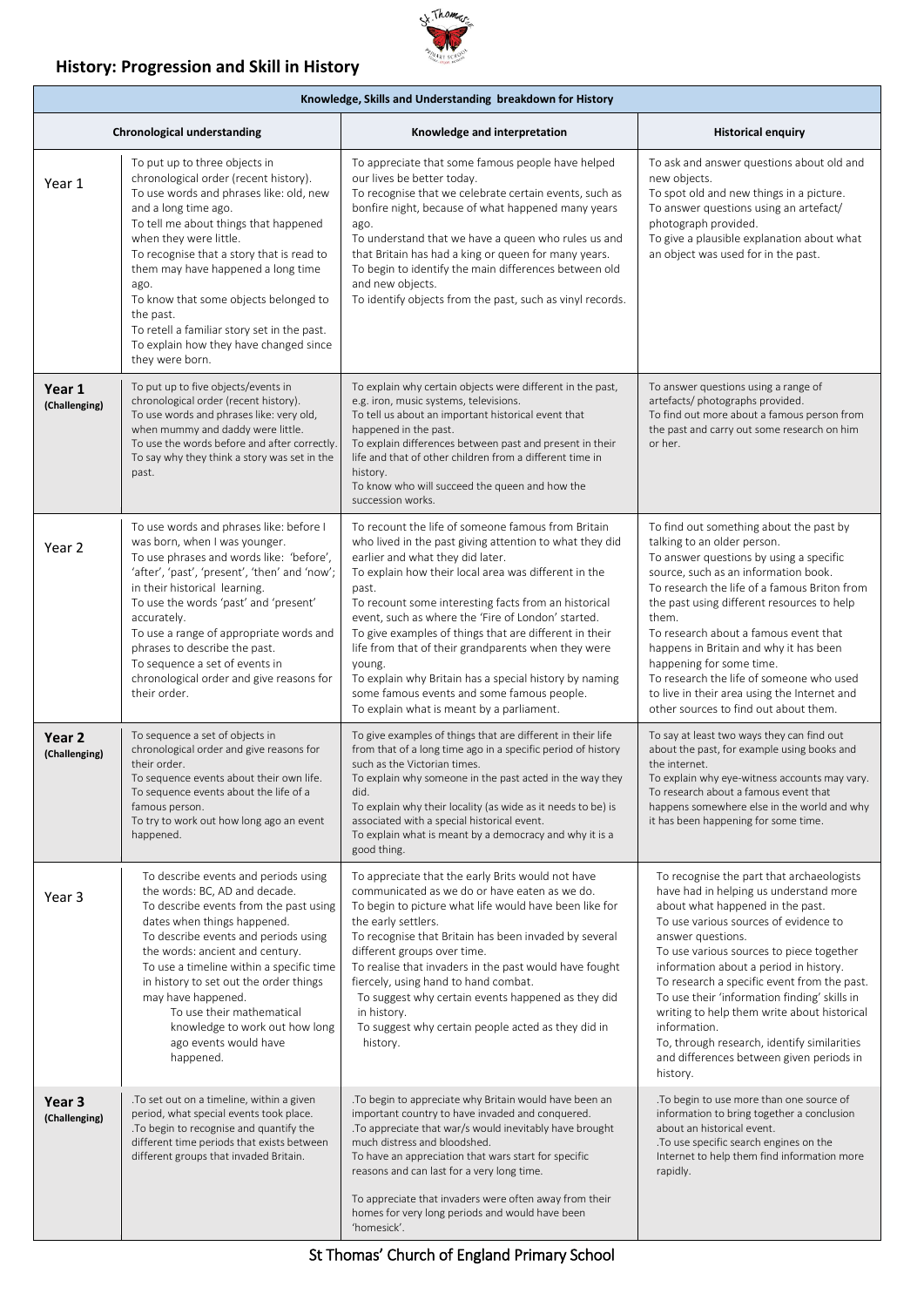## **History: Progression and Skill in History**



| Knowledge, Skills and Understanding breakdown for History |                                                                                                                                                                                                                                                                                                                             |                                                                                                                                                                                                                                                                                                                                                                                                                                                                                                                                                                                                                                        |                                                                                                                                                                                                                                                                                                                                                                                                                                         |  |  |
|-----------------------------------------------------------|-----------------------------------------------------------------------------------------------------------------------------------------------------------------------------------------------------------------------------------------------------------------------------------------------------------------------------|----------------------------------------------------------------------------------------------------------------------------------------------------------------------------------------------------------------------------------------------------------------------------------------------------------------------------------------------------------------------------------------------------------------------------------------------------------------------------------------------------------------------------------------------------------------------------------------------------------------------------------------|-----------------------------------------------------------------------------------------------------------------------------------------------------------------------------------------------------------------------------------------------------------------------------------------------------------------------------------------------------------------------------------------------------------------------------------------|--|--|
|                                                           | <b>Chronological understanding</b>                                                                                                                                                                                                                                                                                          | Knowledge and interpretation                                                                                                                                                                                                                                                                                                                                                                                                                                                                                                                                                                                                           | <b>Historical enquiry</b>                                                                                                                                                                                                                                                                                                                                                                                                               |  |  |
| Year 4                                                    | To plot recent history on a timeline using<br>centuries.<br>To place periods of history on a timeline<br>showing periods of time.<br>To use their mathematical skills to round<br>up time differences into centuries and<br>decades.                                                                                        | To explain how events from the past have helped<br>shape our lives.<br>To appreciate that wars have happened from a very<br>long time ago and are often associated with invasion,<br>conquering or religious differences.<br>To know that people who lived in the past cooked and<br>travelled differently and used different weapons from<br>ours.<br>To recognise that the lives of wealthy people were very<br>different from those of poor people.<br>To appreciate how items found belonging to the past<br>are helping us to build up an accurate picture of how<br>people lived in the past.                                    | To research two versions of an event and<br>say how they differ.<br>To research what it was like for a child in a<br>given period from the past and use<br>photographs and illustrations to present<br>their findings.<br>To give more than one reason to support an<br>historical argument.<br>To communicate knowledge and<br>understanding orally and in writing and<br>offer points of view based upon what they<br>have found out. |  |  |
| Year 4<br>(Challenging)                                   | To use their mathematical skills to help<br>them work out the time differences<br>between certain major events in history.<br>To begin to build up a picture of what<br>main events happened in Britain/the<br>world during different centuries.                                                                            | To recognise that people's way of life in the past was<br>dictated by the work they did.<br>To appreciate that the food people ate was different<br>because of the availability of different sources of food.<br>To appreciate that weapons will have changed by the<br>developments and inventions that would have<br>occurred within a given time period.<br>To appreciate that wealthy people would have had a<br>very different way of living which would have impacted<br>upon their health and education.                                                                                                                        | To independently, or as part of a group,<br>present an aspect they have researched<br>about a given period of history using multi-<br>media skills when doing so.                                                                                                                                                                                                                                                                       |  |  |
| Year 5                                                    | To use dates and historical language in<br>their work.<br>To draw a timeline with different time<br>periods outlined which show different<br>information, such as, periods of history,<br>when famous people lived, etc<br>To use their mathematical skills to work<br>out exact time scales and differences as<br>need be. | To describe historical events from the different<br>period/s they are studying/have studied.<br>To make comparisons between historical periods;<br>explaining things that have changed and things which<br>have stayed the same.<br>To explain the role that Britain has had in spreading<br>Christian values across the world.<br>To begin to appreciate that how we make decisions<br>has been through a Parliament for some time.<br>To appreciate that significant events in history have<br>helped shape the country we have today.<br>To have a good understanding as to how crime and<br>punishment has changed over the years. | To test out a hypothesis in order to answer<br>a question.<br>To appreciate how historical artefacts have<br>helped us understand more about British<br>lives in the present and past.                                                                                                                                                                                                                                                  |  |  |
| Year <sub>5</sub><br>(Challenging)                        | To create timelines which outline the<br>development of specific features, such as<br>medicine; weaponry; transport, etc.                                                                                                                                                                                                   | To appreciate how plagues and other major events<br>have created huge differences to the way medicines<br>and health care was developed.                                                                                                                                                                                                                                                                                                                                                                                                                                                                                               | To research the life of one person who has<br>had an influence on the way Great Britain is<br>divided into four separate countries.                                                                                                                                                                                                                                                                                                     |  |  |
| Year 6                                                    | To say where a period of history fits on a<br>timeline.<br>To place a specific event on a timeline by<br>decade.<br>To place features of historical events and<br>people from past societies and periods in<br>a chronological framework.                                                                                   | To summarise the main events from a specific period<br>in history, explaining the order in which key events<br>happened.<br>To summarise how Britain has had a major influence<br>on world history.<br>To summarise what Britain may have learnt from other<br>countries and civilizations through time gone by and<br>more recently.<br>To describe features of historical events and people<br>from past societies and periods they have studied.<br>To recognise and describe differences and similarities/<br>changes and continuity between different periods of<br>history.                                                      | To look at two different versions and say<br>how the author may be attempting to<br>persuade or give a specific viewpoint.<br>To identify and explain their understanding<br>of propaganda.<br>To describe a key event from Britain's past<br>using a range of evidence from different<br>sources.                                                                                                                                      |  |  |
| Year <sub>6</sub><br>(Challenging)                        | To appreciate that some ancient<br>civilizations showed greater<br>advancements than people who lived<br>centuries after them.                                                                                                                                                                                              | To suggest relationships between causes in history.<br>To appreciate how Britain once had an Empire and<br>how that has helped or hindered our relationship with<br>a number of countries today.<br>To trace the main events that define Britain's journey<br>from a mono to a multi-cultural society.                                                                                                                                                                                                                                                                                                                                 | To suggest why there may be different<br>interpretations of events.<br>To suggest why certain events, people and<br>changes might be seen as more significant<br>than others.<br>To pose and answer their own historical<br>questions.                                                                                                                                                                                                  |  |  |

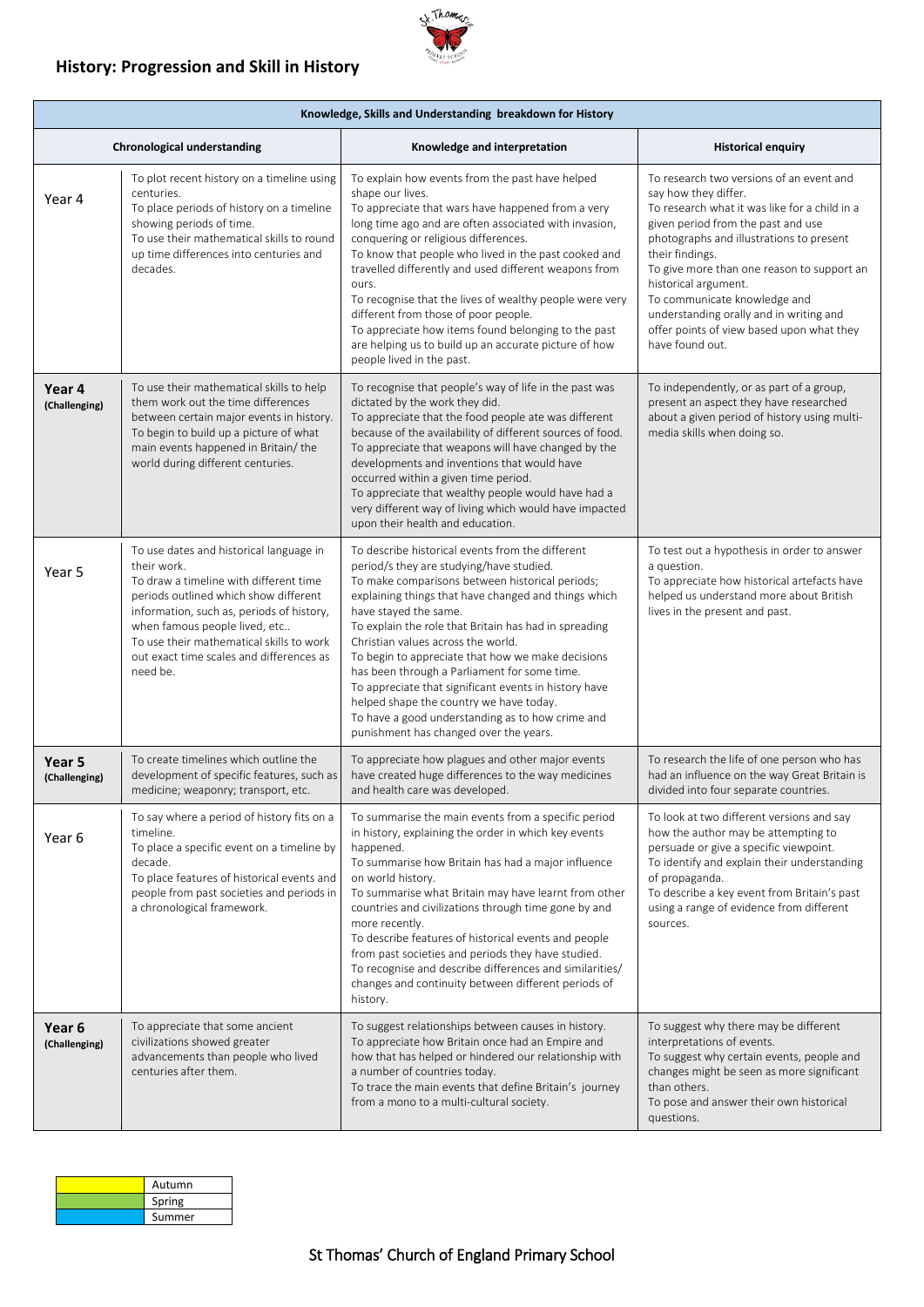

## National Curriculum Requirements of History at Key Stage 1

Pupils should develop an awareness of the past, using common words and phrases relating to the passing of time. They should know where the people and events they study fit within a chronological framework and identify similarities and differences between ways of life in different periods. They should use a wide vocabulary of everyday historical terms. They should ask and answer questions, choosing and using parts of stories and other sources to show that they know and understand key features of events. They should understand some of the ways in which we find out about the past and identify different ways in which it is represented.

Pupils should be taught about:

- changes within living memory. Where appropriate, these should be used to reveal aspects of change in national life events beyond living memory that are significant nationally or globally (e.g. the Great Fire of London, the first aeroplane flight
- or events commemorated through festivals or anniversaries)
- the lives of significant individuals in the past who have contributed to national and international achievements. Some should be used to compare aspects of life in different periods (e.g. Elizabeth I and Queen Victoria, Christopher Columbus and Neil Armstrong, William Caxton and Tim Berners-Lee, Pieter Bruegel the Elder and LS Lowry, Rosa Parks and Emily Davison, Mary Seacole and/or Florence Nightingale and Edith Cavell)
- significant historical events, people and places in their own locality.

#### National Curriculum Requirements of History at Key Stage 2

Pupils should continue to develop a chronologically secure knowledge and understanding of British, local and world history, establishing clear narratives within and across the periods they study. They should note connections, contrasts and trends over time and develop the appropriate use of historical terms. They should regularly address and sometimes devise historically valid questions about change, cause, similarity and difference, and significance. They should construct informed responses that involve thoughtful selection and organisation of relevant historical information. They should understand how our knowledge of the past is constructed from a range of sources and that different versions of past events may exist, giving some reasons for this. In planning to ensure the progression described above through teaching the British, local and world history outlined below, teachers should combine overview and depth studies to help pupils understand both the long arc of development and the complexity of specific aspects of the content.

# Pupils should be taught about:

| Changes in Britain from the Stone Age to the Iron Age<br>This could include:<br>• late Neolithic hunter-gatherers and early farmers, e.g. Skara Brae<br>• Bronze Age religion, technology and travel, e.g. Stonehenge<br>. Iron Age hill forts: tribal kingdoms, farming, art and culture                                                                                                                                                                                      | The Roman Empire and its impact on Britain<br>This could include:<br>• Julius Caesar's attempted invasion in 55-54 BC<br>• the Roman Empire by AD 42 and the power of its army<br>• successful invasion by Claudius and conquest, including<br>Hadrian's Wall<br>· British resistance, e.g. Boudica<br>• "Romanisation" of Britain: sites such as Caerwent and the<br>impact of technology, culture and beliefs, including early<br>Christianity                                                                                                                                                                                                                                                               |
|--------------------------------------------------------------------------------------------------------------------------------------------------------------------------------------------------------------------------------------------------------------------------------------------------------------------------------------------------------------------------------------------------------------------------------------------------------------------------------|----------------------------------------------------------------------------------------------------------------------------------------------------------------------------------------------------------------------------------------------------------------------------------------------------------------------------------------------------------------------------------------------------------------------------------------------------------------------------------------------------------------------------------------------------------------------------------------------------------------------------------------------------------------------------------------------------------------|
| Britain's settlement by Anglo-Saxons and Scots<br>This could include:<br>Roman withdrawal from Britain in c. AD 410 and the fall of the<br>$\bullet$<br>western Roman Empire<br>Scots invasions from Ireland to north Britain (now Scotland)<br>$\bullet$<br>Anglo-Saxon invasions, settlements and kingdoms: place names and<br>$\bullet$<br>village life<br>Anglo-Saxon art and culture<br>$\bullet$<br>Christian conversion - Canterbury, Iona and Lindisfarne<br>$\bullet$ | The Viking and Anglo-Saxon struggle for the Kingdom of England to the<br>time of Edward the Confessor<br>This could include:<br>Viking raids and invasion<br>$\bullet$<br>resistance by Alfred the Great and Athelstan, first king of<br>$\bullet$<br>England<br>further Viking invasions and Danegeld<br>$\bullet$<br>Anglo-Saxon laws and justice<br>$\bullet$<br>Edward the Confessor and his death in 1066                                                                                                                                                                                                                                                                                                 |
| A local history study<br>For example:<br>a depth study linked to one of the British areas of study listed above<br>$\bullet$<br>a study over time tracing how several aspects of national history are<br>$\bullet$<br>reflected in the locality (this can go beyond 1066)<br>a study of an aspect of history or a site dating from a period beyond<br>$\bullet$<br>1066 that is significant in the locality                                                                    | A study of an aspect or theme in British history that extends pupils'<br>chronological knowledge beyond 1066<br>For example:<br>the changing power of monarchs using case studies such as<br>$\bullet$<br>John, Anne and Victoria<br>changes in an aspect of social history, such as crime and<br>$\bullet$<br>punishment from the Anglo-Saxons to the present or leisure<br>and entertainment in the 20 <sup>th</sup> Century<br>the legacy of Greek or Roman culture (art, architecture or<br>$\bullet$<br>literature) on later periods in British history, including the<br>present day<br>a significant turning point in British history, e.g. the first<br>$\bullet$<br>railways or the Battle of Britain |